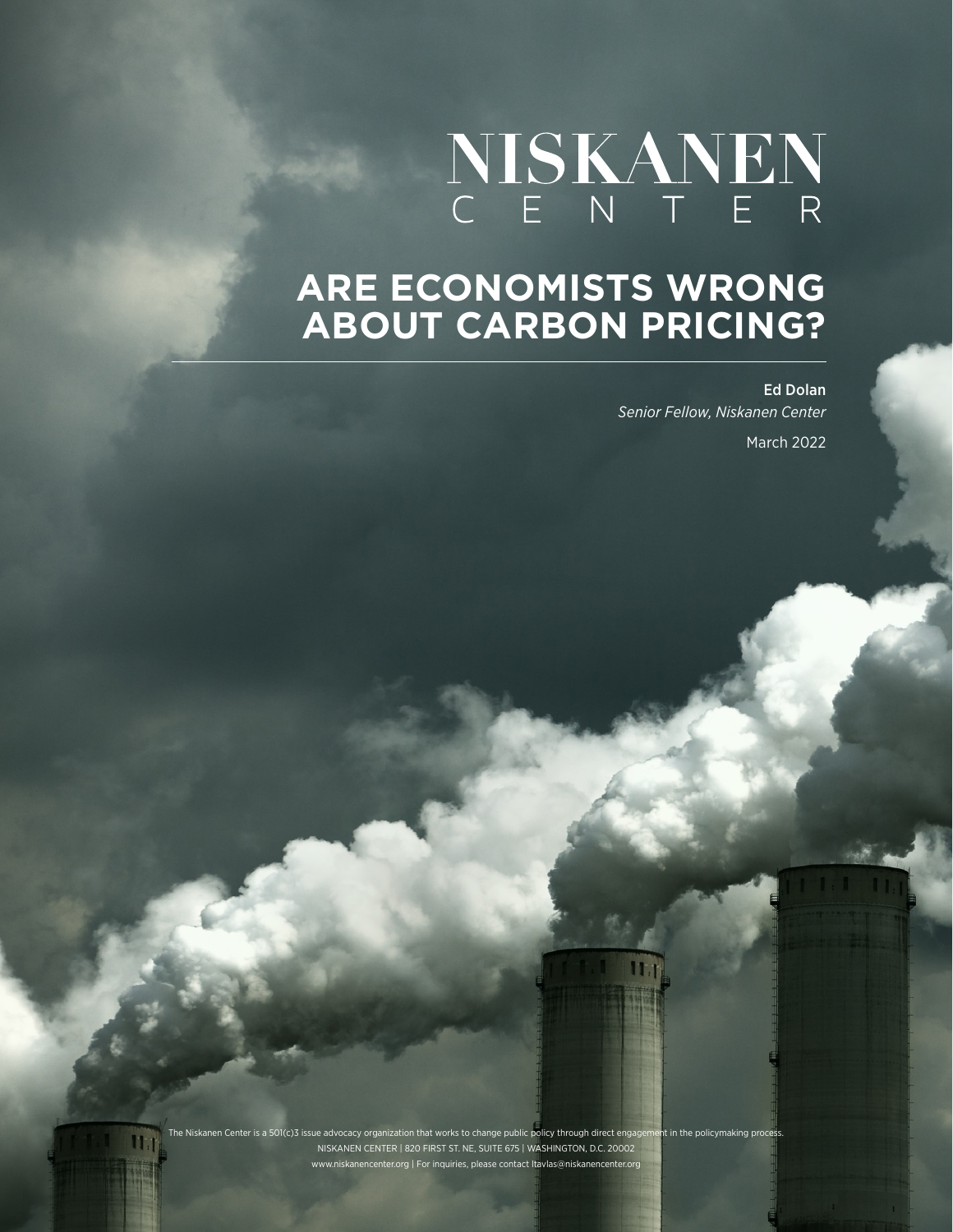## **Contents**

| Executive summary                    |                                | 1              |
|--------------------------------------|--------------------------------|----------------|
| Framing the issue                    |                                | $\overline{2}$ |
|                                      | The Pigovian model             | 2              |
|                                      | Beware the assumptions         | 4              |
|                                      | Behavioral considerations      | 4              |
|                                      | The importance of technology   | 5              |
| The social cost of carbon            |                                | 6              |
|                                      | Measuring the SCC              | 6              |
|                                      | The discount rate              | 7              |
|                                      | Equity and risk weighting      | 8              |
| The target-consistent alternative    |                                | 9              |
|                                      | Deep decarbonization           | 10             |
|                                      | Where does that leave the SCC? | 11             |
| Political toxicity                   |                                | 11             |
| What can economists do to be useful? |                                | 13             |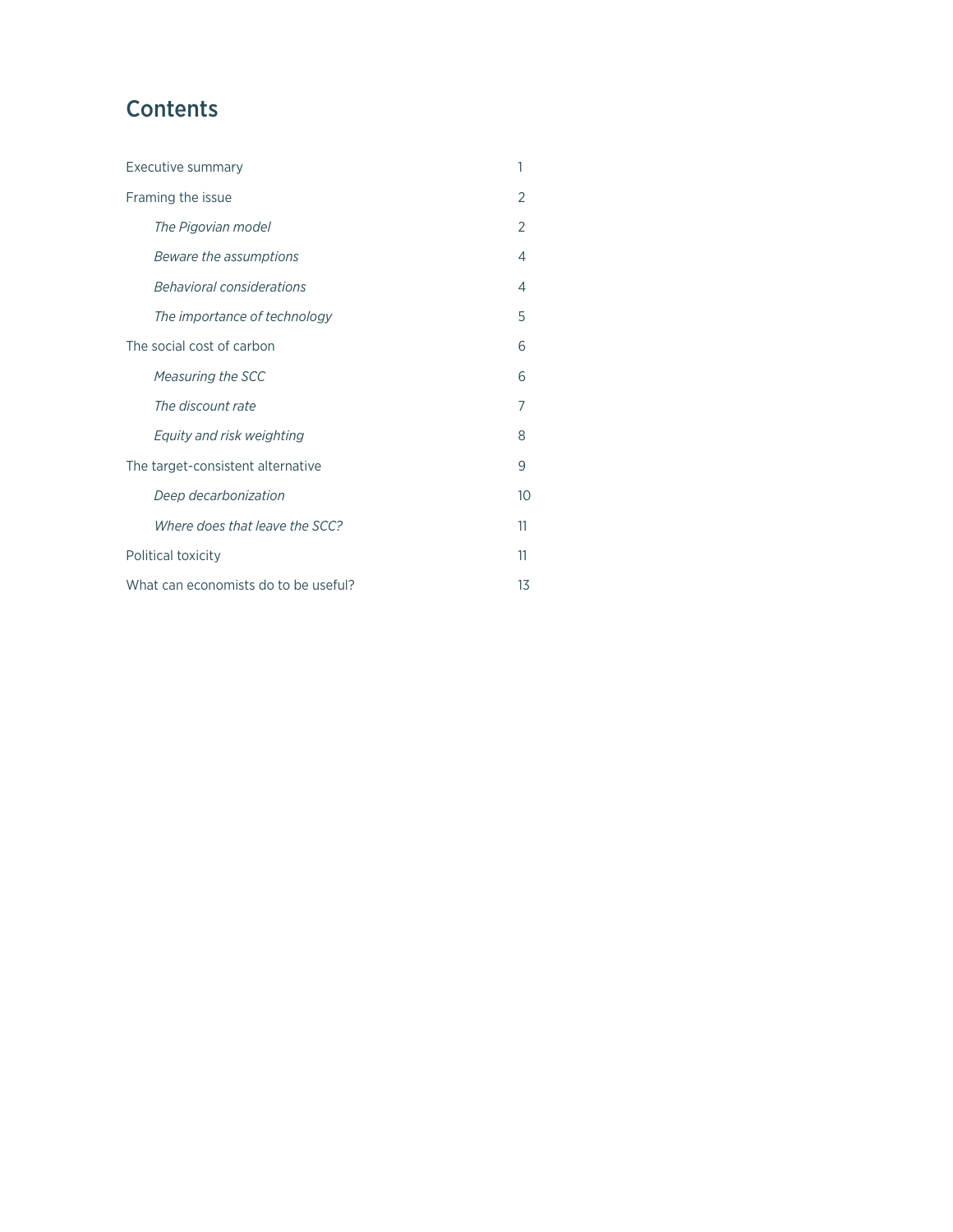### <span id="page-2-0"></span>EXECUTIVE SUMMARY

**Economists often find themselves on the defensive in debates over climate policy. Their favorite tools, carbon taxes and emissions trading, are viewed as dangerous political distractions. "Climate economists have blown it** favorite tools, carbon taxes and emissions trading, are viewed as dangerous political distractions. "Climate economists have blown it pretty comprehensively," writes one critic. Some of the criticism is deserved. This report identifies several areas in which economists have either missed the point or at the very least failed to make themselves understood. It offers suggestions both for modifying the market-based policies widely favored by economists and for presenting them in a way that is more in tune with the views of the larger climate community. A good part of the resistance to carbon pricing stems from the "Pigovian" model widely used to explain the policy. That model identifies an optimal carbon price and an optimal rate of emissions by balancing the harms caused by carbon emissions against the costs of abatement. The model views too little pollution as just as big an evil as too much, and depends on the rational self-interest of firms and consumers to achieve an efficient result. However, as critics point out, such a model is only as good as its assumptions. Market imperfections and behavioral issues can undermine the effectiveness of a pricing-only climate policy.

The social cost of carbon (SCC) is another point of contention. Economists define the SCC as the discounted present value of all future harms done by greenhouse gas emissions and make the SCC the carbon-price benchmark. However, measuring the SCC turns out to be more difficult than it might seem. Economic, demographic, technological, and scientific uncertainties mean that it is impossible to make a credible point-estimate of the SCC. At best, models only identify a broad range of plausible values. In addition, several critical steps in measuring the SCC are implicitly or explicitly subjective, rather than scientific. Those include the choice of a discount rate, which is a measure of how much people in the present care about the future; the degree to which policy should focus on unlikely but catastrophic risks; and "equity weighting," which means determining the relative importance of climate harms to particular people or nations.

To avoid the problems of the SCC, an increasing number of economists advocate a "target-consistent" approach to policy. The idea is first to establish a clear goal, such as holding warming to less than 1.5 degrees above preindustrial levels, and then to work backward to devise a set of costeffective policies to reach the target. Carbon pricing is a strong candidate for inclusion in such a set of policies. The target-consistent approach is a natural fit when the chosen policy goal is deep decarbonization – achieving net-zero emissions by a chosen date.

The alleged political toxicity of carbon taxes is a final concern of the critics. It is true that carbon pricing proposals meet with considerable political resistance, but so do almost any effective policies. Abandoning pricing in favor of subsidies, performance standards, and regulations does not change the fact that reducing emissions entails real costs. At best, such policies only move the costs around, shifting them from consumers to taxpayers or from one industry to another; at worst, they increase the economic costs of decarbonization without overcoming the political barriers. A strong case can be made that an "all of the above" strategy that includes both market-based and administrative measures represents the best way forward in both economic and political respects.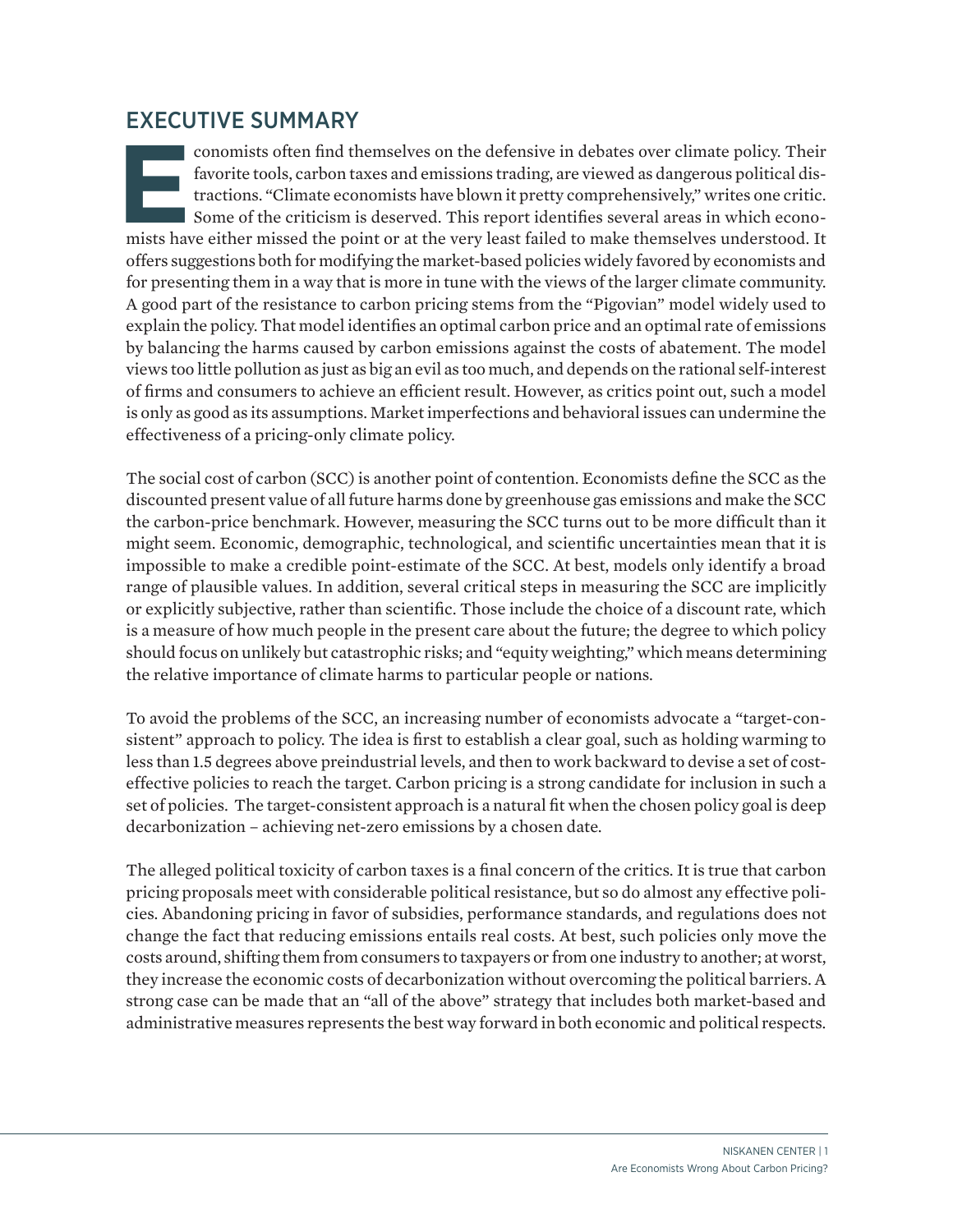## <span id="page-3-0"></span>Framing the issue

Is it possible that economists have it wrong when they advocate carbon taxes and emissions trading as central elements of climate policy? It is not hard to find dedicated climate activists, some of whom are economists themselves, who answer with a simple "yes." [David Roberts](https://www.volts.wtf/p/a-rant-about-economist-pundits-and?token=eyJ1c2VyX2lkIjo5Njg0OTYsInBvc3RfaWQiOjQyMTkxMTIxLCJfIjoianhScUYiLCJpYXQiOjE2MzM5NjMyMzMsImV4cCI6MTYzMzk2NjgzMywiaXNzIjoicHViLTE5MzAyNCIsInN1YiI6InBvc3QtcmVhY3Rpb24ifQ.iXK82837ISkZ0v5M80gkSalBKMSFn-wbB_h6FspBPN8) writes that "climate economics and climate economists have blown it pretty comprehensively."1 [Noah Smith](https://noahpinion.substack.com/p/why-has-climate-economics-failed) says that "climate economics has almost completely failed to be useful to the national policy discourse."2 [Tom Brookes and Gernot Wagner](https://www.project-syndicate.org/commentary/neoclassical-economics-fails-with-climate-change-by-tom-brookes-and-gernot-wagner-2021-06?barrier=accesspaylog) tell us that "the neoclassical orthodoxy in economics is fundamentally unequipped to deal with today's biggest problems."3

This report gives a more nuanced answer. Yes, some of what economists have had to say about carbon pricing has been simplistic and some of it counterproductive. But the critics of carbon pricing have written a lot of nonsense, too. What follows identifies some points that economists have gotten wrong and ends with several suggestions for what they – *we,* I should say, being an economist myself – can do better.

#### The Pigovian model

Much of what economists get wrong about climate policy, or are perceived as getting wrong, stems from the core model that they use in framing the issue. That model is a lineal descendant of one developed more than 100 years ago by the British economist [Arthur Cecil Pigou](https://www.britannica.com/biography/Arthur-Cecil-Pigou). <sup>4</sup> Figure 1 gives a simple version of the *Pigovian* model, as it is called.





<sup>1.</sup> David Roberts, ["A rant about economist pundits, and other things, but mostly economist pundits,](https://www.volts.wtf/p/a-rant-about-economist-pundits-and?token=eyJ1c2VyX2lkIjo5Njg0OTYsInBvc3RfaWQiOjQyMTkxMTIxLCJfIjoianhScUYiLCJpYXQiOjE2MzM5NjMyMzMsImV4cCI6MTYzMzk2NjgzMywiaXNzIjoicHViLTE5MzAyNCIsInN1YiI6InBvc3QtcmVhY3Rpb24ifQ.iXK82837ISkZ0v5M80gkSalBKMSFn-wbB_h6FspBPN8&s=r)" Volts, October 8, 2021.

- 2. Noah Smith, "[Why has climate economics failed us?"](https://noahpinion.substack.com/p/why-has-climate-economics-failed?s=r) Noahpinion, April 13, 2021.
- 3. Tom Brookes, Gernot Wagner, ["Economics Needs a Climate Revolution,](https://www.project-syndicate.org/commentary/neoclassical-economics-fails-with-climate-change-by-tom-brookes-and-gernot-wagner-2021-06?barrier=accesspaylog)" Project Syndicate, June 28, 2021.
- 4. Editors of Encyclopaedia Britannica, ["Arthur Cecil Pigou,"](https://www.britannica.com/biography/Arthur-Cecil-Pigou) Britannica, December 22, 2022.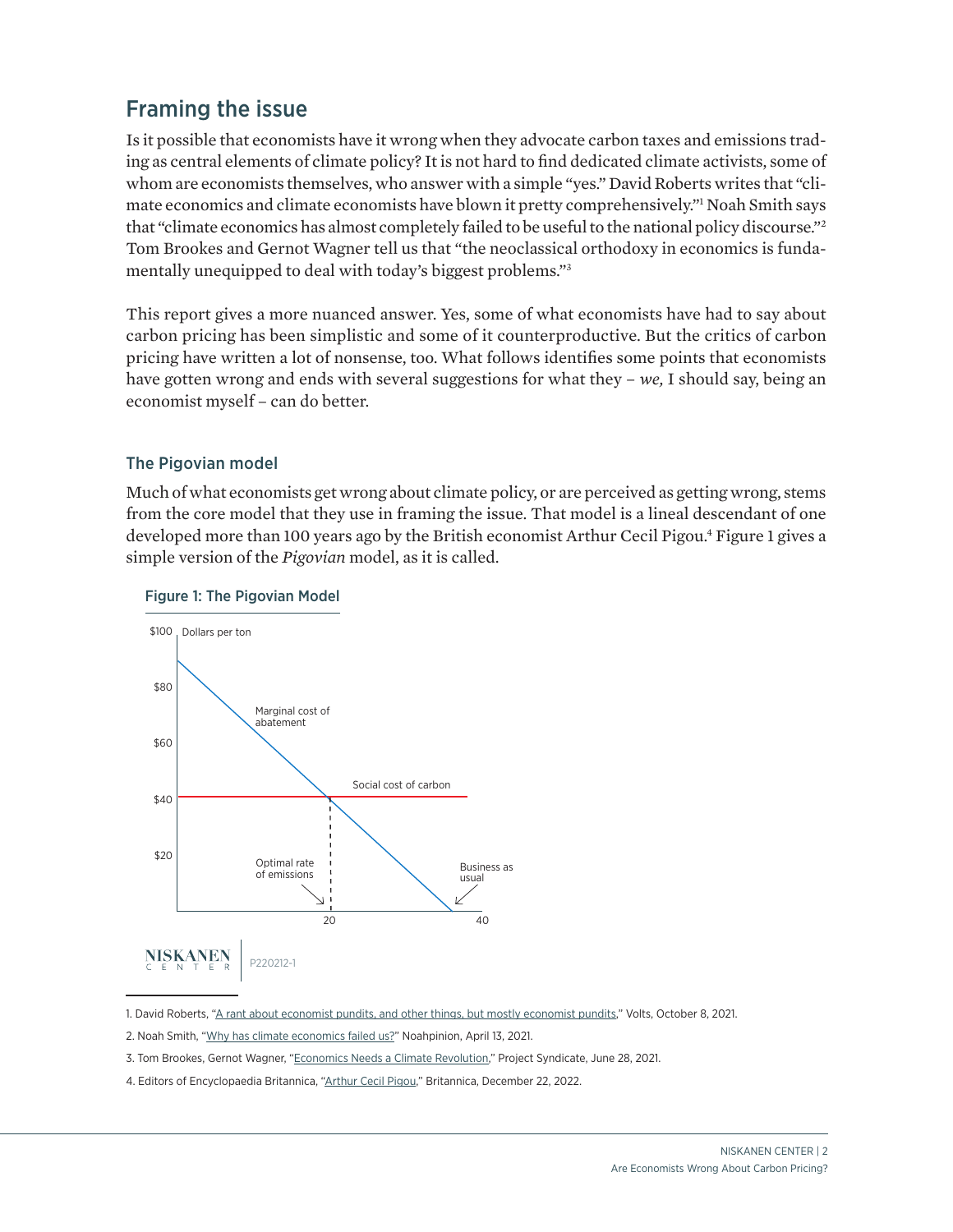The negatively sloped line in the diagram shows the *marginal cost of abatement* (MCA), that is, the cost of cutting emissions of CO2 and equivalent greenhouse gasses by one additional ton. It intersects the horizontal axis at a point labeled "business as usual," which corresponds to the rate of emissions in the absence of restrictive regulations or pricing. Any reduction in emissions below the business-as-usual rate entails a cost, which increases ton-by-ton as the rate of emissions decreases – that is, as the amount of abatement increases. Although the first steps at abatement don't cost much, squeezing out each of the last few tons, as the MCA curve approaches the vertical axis, is much more expensive.

The horizontal line in the figure represents the *social cost of carbon* (SCC) – the harm done by emitting one more ton of CO2 or equivalent. (More on the SCC shortly.) Sometimes the SCC schedule is drawn with a positive slope, but that is not important for the basic version of the model.

Modern versions of the Pigovian approach are built around elaborate *integrated assessment models*  (IAMs). An IAM is a system of equations that spans multiple disciplines, including economics, demographics, climatology, energy science, and more. Basic assumptions regarding savings rates, population growth, sensitivity of global temperatures to CO2 concentrations, and so on are fed into the IAMs, and results analogous to the MCA and SCC curves of the Pigovian model come out. (For further details on IAMs, see [this useful explainer](https://www.carbonbrief.org/qa-how-integrated-assessment-models-are-used-to-study-climate-change) from Carbon Brief.)5

Two important points follow from even the simplest version of the Pigovian model and are consistent with modern IAMs.

The first is that too little pollution is just as bad as too much. In Figure 1, for example, it is inefficient to emit more than 20 gigatons per year, the rate where the harm done by each additional ton of CO2 becomes greater than the cost of keeping that ton out of the atmosphere. At the same time, it is also inefficient to reduce emissions below 20 gigatons, since to the left of that quantity, further abatement costs more, at the margin, than the decrease in harm accomplished by an additional ton of abatement. The intersection of the two lines thus represents an economically optimal rate of emissions.

The second point is that polluters will find it in their own self-interest to hold emissions to the optimal rate if they are required to pay a price equal to the SCC, or \$40 per ton in this example. That price could be imposed in the form of a carbon tax of \$40 per ton or a quantitative cap of 20 gigatons per year, subject to trading of emission permits among polluters. In the latter case, the price of permits in the market where they are traded is assumed to have an equilibrium value equal to the social cost of carbon.<sup>6</sup>

<sup>5.</sup> Simon Evans, Zeke Hausfather, ["Q&A: How 'integrated assessment models' are used to study climate change,](https://www.carbonbrief.org/qa-how-integrated-assessment-models-are-used-to-study-climate-change)" Carbon Brief, February 10, 2018.

<sup>6.</sup> For the most part, this report will discuss carbon pricing in the abstract with only occasional attention to whether it is implemented in the form of a tax or emissions trading (cap-and-trade). In practice, hybrid policies are possible, such as caps that are adjusted if permit prices move outside a designated band. Also, policies that are purely administrative in form can be interpreted as implicit prices. For example, a performance standard might limit a steel mill to a set rate of CO2 emissions per ton of output, with a fine imposed for violating the standard. In that case the fine would be the "price."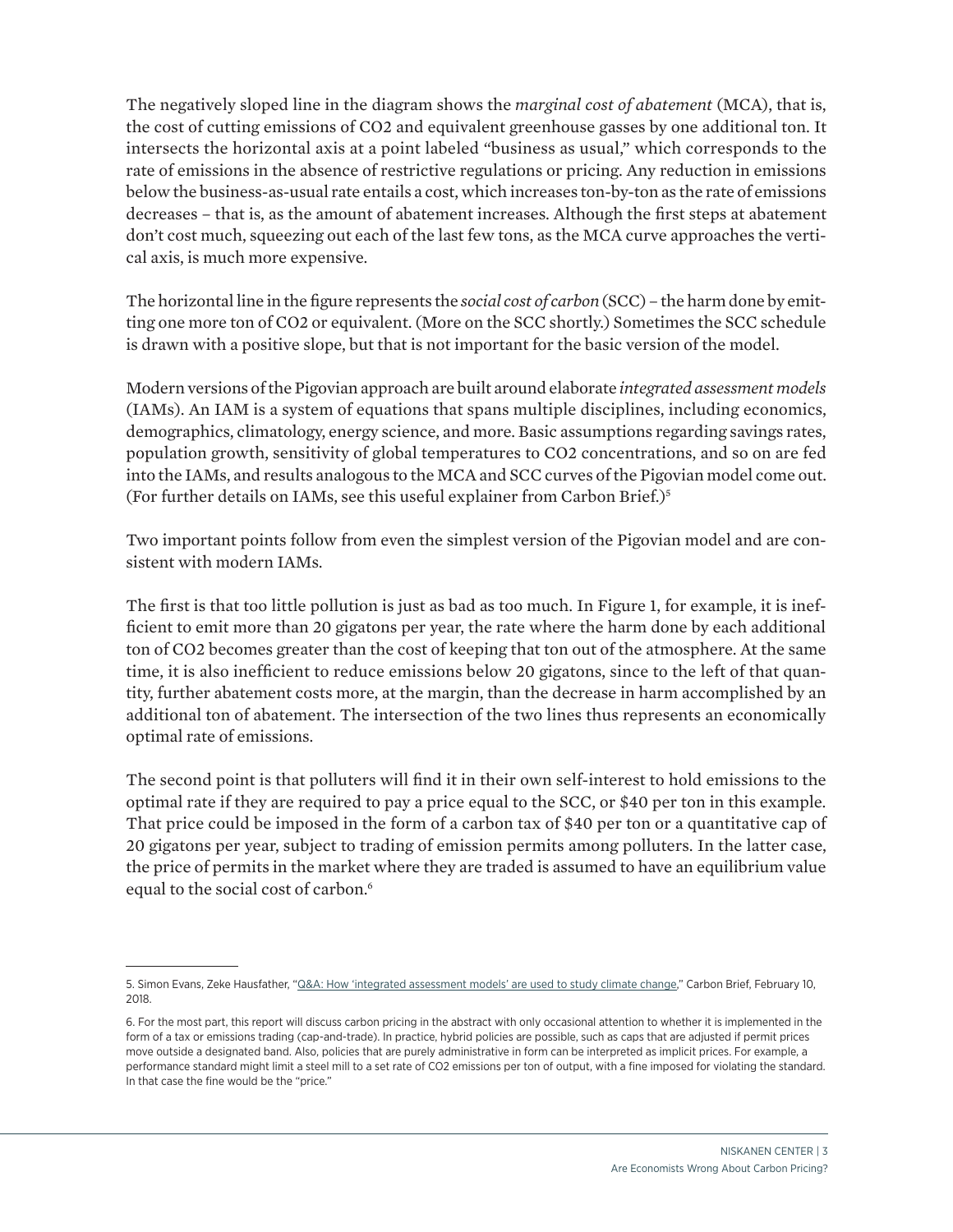<span id="page-5-0"></span>Both of these points are entirely correct, given the validity of the assumptions that underly the model. Yet, for a variety of reasons, the model is remarkably unhelpful to the public debate over climate policy.

#### Beware the assumptions

Let's start with the assumptions that underlie the basic model. The argument for optimal carbon pricing holds with full force only in an idealized neoclassical world that is initially in a state of competitive equilibrium except for this one distortion, carbon pollution. Furthermore, it applies only if a carbon price equal to the SCC is applied uniformly to all emission sources. Neither condition holds in reality.

For example, there is no single authority with the power to impose a uniform carbon price throughout the whole world. However, any difference among national carbon prices incentivizes producers to move dirty production offshore to countries that have more permissive regulations. The solution that economists favor is to impose a *border adjustment mechanism* – a tax on imports in proportion to their carbon content and a corresponding rebate for exports. However, although there is consensus on the need for border adjustment mechanisms, there are many different ways to design one. None of them would perfectly level the playing field. Short of a worldwide carbon price, a patchwork of national pricing policies, even with border adjustments, would inevitably leave residual inefficiencies. (For further discussion of border adjustments, see this [report](https://www.niskanencenter.org/border-adjustments-in-a-carbon-tax/) by Shuting Pomerleau.)7

There are many other ways in which the real world departs from neoclassical assumptions. For example, a simple carbon tax could lead to less-than-optimal results if some polluting industries are less competitive than others, or if taxes and regulations unrelated to climate affect the behavior of polluters. In almost every case, some kind of tweak has been suggested that would at least approximately restore efficiency. However, as Roberts reminds us, "with every tweak, optimal efficiency recedes in the rearview mirror."8

#### Behavioral considerations

A further assumption that underlies the Pigovian model, and most of neoclassical economics, is that all actors behave rationally in pursuit of their economic self-interest. Given a choice between paying a certain price per ton of emitted CO2 or reducing emissions, producers and consumers are assumed to pick the less expensive alternative. Their self-interest thus guides them to operate at the intersection of the SCC and MCA curves.

In the real world, however, choices are likely to conform only to a weaker standard known as *bounded rationality*. When facing complex decisions, whether climate-related or simple choices of daily life, people find it difficult to obtain and process the information needed for fully rational choice. They are subject to behavioral biases like the sunk-cost fallacy, familiarity effects, and loss

<sup>7.</sup> Shuting Pomerleau, ["Border Adjustments in a Carbon Tax](https://www.niskanencenter.org/border-adjustments-in-a-carbon-tax/)," Niskanen Center, July 30, 2020.

<sup>8.</sup> Roberts, ["Economist Pundits](https://www.volts.wtf/p/a-rant-about-economist-pundits-and?token=eyJ1c2VyX2lkIjo5Njg0OTYsInBvc3RfaWQiOjQyMTkxMTIxLCJfIjoianhScUYiLCJpYXQiOjE2MzM5NjMyMzMsImV4cCI6MTYzMzk2NjgzMywiaXNzIjoicHViLTE5MzAyNCIsInN1YiI6InBvc3QtcmVhY3Rpb24ifQ.iXK82837ISkZ0v5M80gkSalBKMSFn-wbB_h6FspBPN8&s=r)."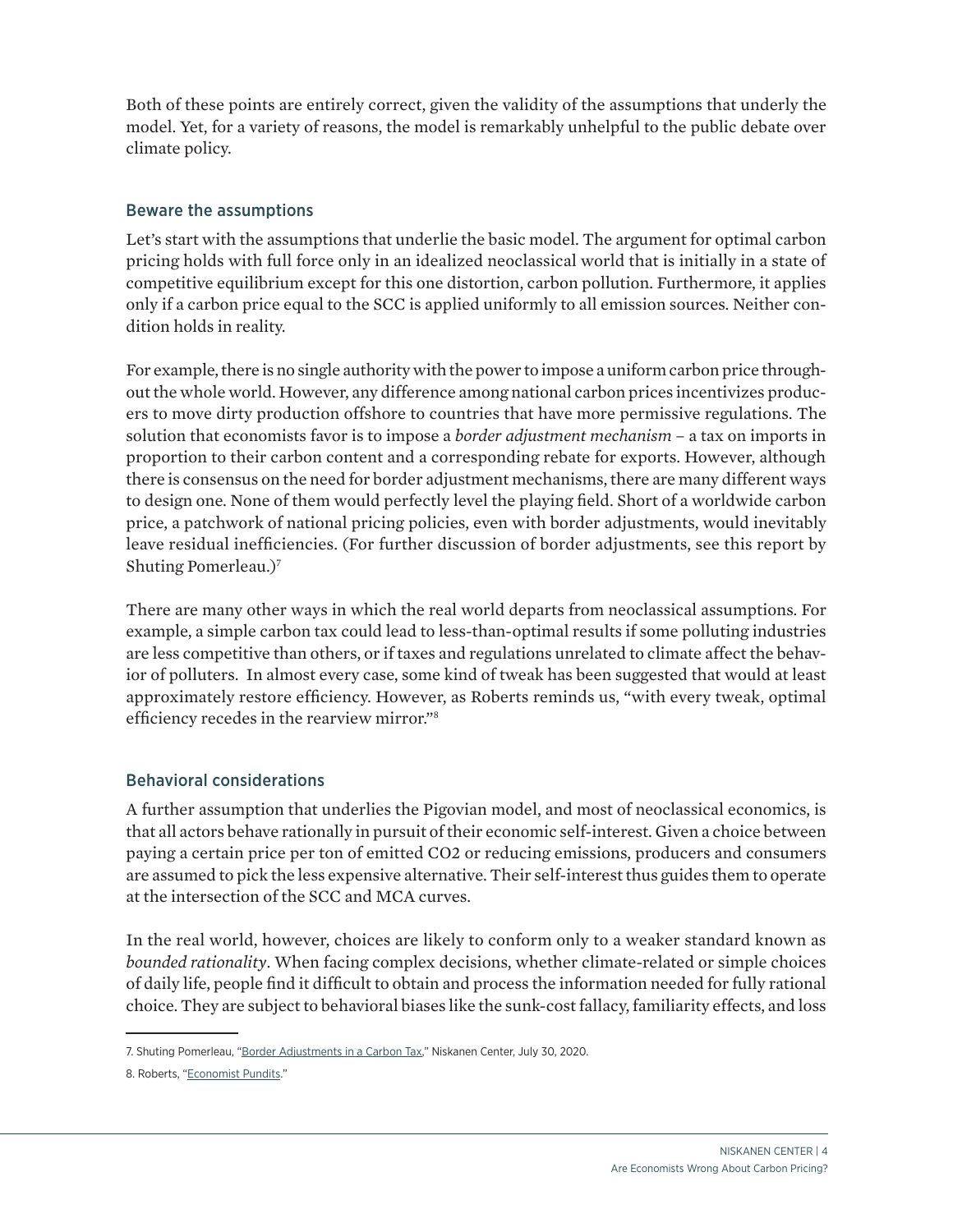<span id="page-6-0"></span>aversion. As a result, price signals that are intended to induce emission-reducing choices, such as switching energy sources, upgrading capital equipment, or simply reducing consumption of carbon-intensive goods and services, may be less effective than suggested by the Pigovian model.

Economists should pay attention to behavioral issues, and some do. When they do, they find that behavioral biases do not cut uniquely against carbon pricing. They may also inhibit responses to regulations and subsidies. For example, choices rooted in bounded rationality are known to slow consumers' adoption of green technologies such as more efficient lightbulbs and refrigerators. That can be true even when performance standards encourage production of more efficient models and when the new models would yield large savings in consumer energy bills even without explicit carbon pricing. In such cases, price signals combined with regulations can work better than either policy does alone.

#### The importance of technology

Another limitation of the Pigovian model, and of some IAMs, is the assumption of a fixed menu of technologies, embodied in the MCA curve. All sources of emission are assumed to have full knowledge of these technologies and their costs. Without that information, they would not be able to adjust emissions properly in response to the prevailing price.

Some critics seize on this assumption as a key limitation, not just of the Pigovian model, but of carbon pricing in general. For example, Danny Cullenward and David Victor, authors of *[Making](https://www.wiley.com/en-us/Making+Climate+Policy+Work-p-9781509541805)  [Climate Policy](https://www.wiley.com/en-us/Making+Climate+Policy+Work-p-9781509541805) Work*, write that "market signals, at best, are good at encouraging optimization when technologies are commercially mature."<sup>9</sup>

It is a misconception, however, to think that that carbon pricing is irrelevant to a world of rapidly changing technology. Economists would do well to give more emphasis to the issue. In reality, technology is neither fixed (as it is in some simplified models), nor is it something that "just happens" in laboratories and research centers. Rather, technological change is to a substantial degree endogenous to the economy.

Market prices themselves have obvious impacts on the development and spread of new technologies. The recent improvement and spread of fracking (a technology that in concept is more than a century old) in response to high oil and gas prices is an example, although not one that has been especially beneficial to the environment. A carbon price could be similarly effective, but in this case as a way of incentivizing production of low-carbon, rather than high-carbon, technologies. However, since individual firms cannot always capture the full benefits of new technologies, especially at the level of basic scientific research, innovation is another area in which a mix of price incentives and direct research subsidies might work better than either by itself.

<sup>9.</sup> Danny Cullenward, David G. Victor, *[Making Climate Policy Work](https://www.wiley.com/en-us/Making+Climate+Policy+Work-p-9781509541805)* (Polity Press, Cambridge 2020).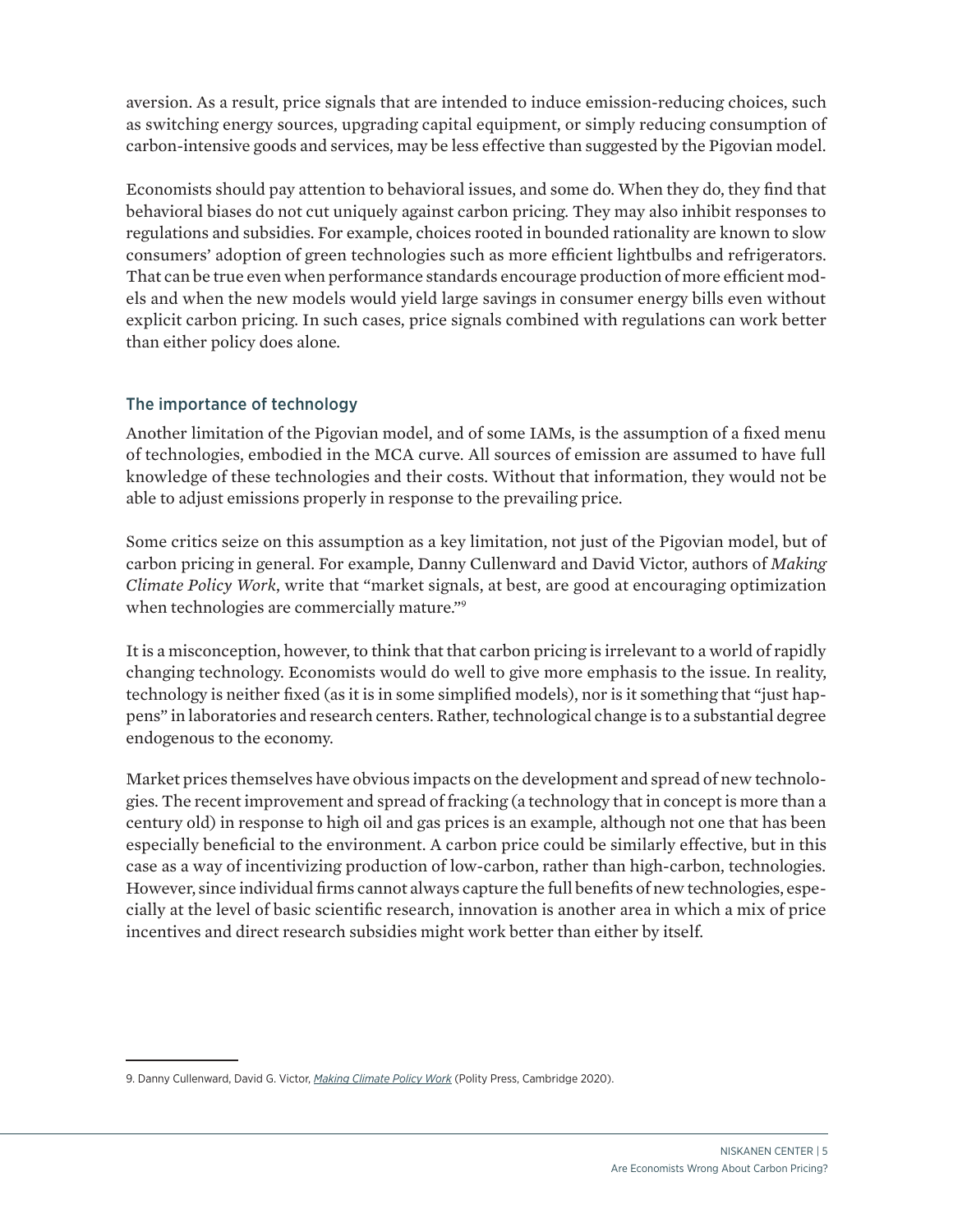## <span id="page-7-0"></span>The social cost of carbon

The Pigovian model assumes not just a knowledge of the economic and technological determinants of abatement costs, but also of the social cost of carbon. In practice, however, estimating the value of the SCC remains remarkably difficult, despite the best efforts of many talented economists. This section explains why and the next section introduces an alternative approach to the implementation of carbon pricing that is less dependent on the SCC.

#### Measuring the SCC

A recent paper by [Kevin Rennert](https://www.brookings.edu/wp-content/uploads/2021/09/Social-Cost-of-Carbon_Conf-Draft.pdf) of Resources for the Future and 10 distinguished colleagues gives an overview of the state of the art in SCC estimation.<sup>10</sup> It lays out the challenges of compiling the data needed as inputs for an integrated assessment model, including rates of population growth, economic growth, and technological change; models to estimate the impact of those variables on emissions; more models to assess the impact of emissions on climate variables such as rainfall, storms, and ocean levels; and still more models to estimate the value of the economic harms caused by changes in those climate variables, including falling crop yields, storm damage, droughts, and extinctions.

Few if any of the data needed as inputs are known with any degree of certainty. As a result, Rennert et al. wisely do not attempt to give point-estimates for the social cost of carbon. Instead, as illustrated below in Figure 2 (their Figure 11), they report a number of alternative probability density functions, that is, ranges of values within which the estimated variable is more or less likely to fall. Each of the differently colored distributions is based on a different set of assumptions for emissions pathways, climate impacts, and so on.



#### Figure 2: Illustrative Estimates of the Social Cost of Carbon

10. Kevin Rennert, Brian C. Prest, et al., "The Social Cost of Carbon: Advances in Long Term Probabilistic Projections of Population, GDP, [Emissions, and Discount Rates,"](https://www.brookings.edu/wp-content/uploads/2021/09/Social-Cost-of-Carbon_Conf-Draft.pdf) Brookings Papers on Economic Activity: BPEA Conference Drafts, September 9, 2021.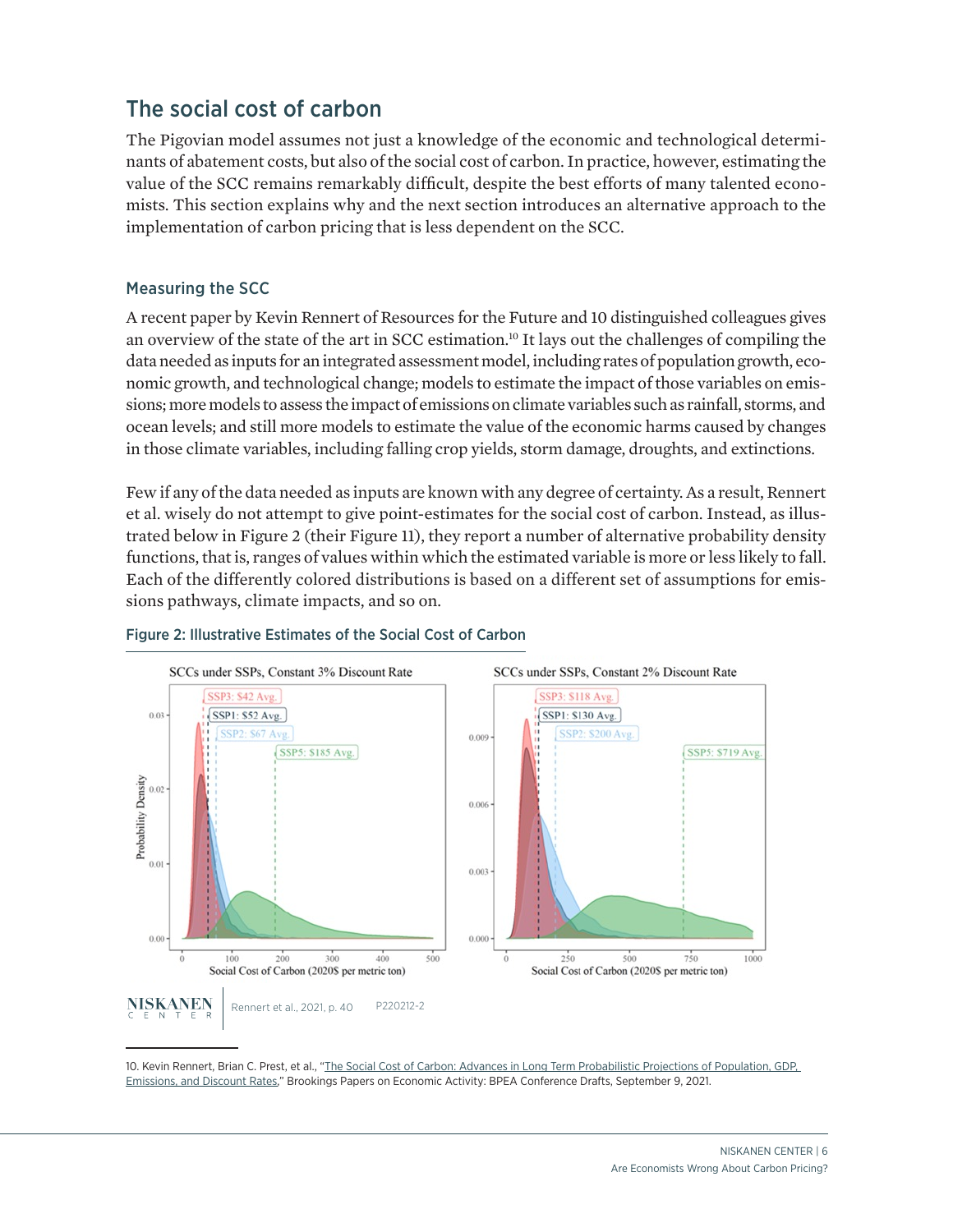<span id="page-8-0"></span>Estimates of this kind are helpful to analysts who are used to thinking in terms of probability density functions, but it is less clear how much they contribute to the public discussion of climate policy. To the extent that policymakers and pundits pay any attention to them at all, they are likely to focus on the average SCC values for each distribution, as given in the boxed labels, treating them as point-estimates, which they are not. Even the averages in Figure 2 range from a low of \$42 per ton to a high of \$719 per ton, depending on the underlying assumptions for the various distributions. That makes it easy for anyone to pick a value for the SCC that fits their prior leanings toward more or less aggressive climate policies.

#### The discount rate

One source of the wide range of SCC estimates deserves special attention. Because CO2 remains in the atmosphere for centuries, it is not enough to measure the immediate impact of emissions. Instead, the SCC needs to reflect cumulative harms that each ton emitted today will have on people now living and on generations to come. To do that, economists *discount* the present value of future harms at a specified percentage rate. For example, if the chosen discount rate is 3 percent, \$100 in damages next year is set equal to \$97 this year; \$100 in damages two years from now counts as about \$94; and \$100 damages in 100 years is equivalent to less than \$5 today.

But what is the appropriate discount rate? It matters a lot. The estimated value of the SCC is more sensitive to the discount rate than to any other parameter. For example, comparing the left-hand and right-hand charts in Figure 2 shows that even when all other inputs are held constant, reducing the discount rate by just 1 percentage point, from 3 percent to 2 percent, roughly triples the estimated average value of the SCC.

Rennert et al., like most economists, use market interest rates from the recent past as their starting point for determining an appropriate discount rate. That is a reasonable approach when the question is how much lenders ask in compensation for deferring the receipt of a payment, or how much borrowers are willing to pay to get access to funds sooner than they otherwise would. The authors then explore various approaches to estimate how rates are likely to evolve over the lengthy time horizons relevant to climate policy. For various reasons, they conclude that it is appropriate to use discount rates that decline gradually over time. That and all of their assumptions about market interest rates are based on sound economic and financial principles, but they miss two points that, in practice, make the discount rates used in SCC calculations largely irrelevant to the policy debate.

One point is that climate policy is about public goods, not private goods. Discount rates are a sensible way to analyze private decisions like designing a factory or funding one's 401k retirement account. In such cases, individuals can adjust their behavior in response to the prevailing market interest rate. Some people will be inclined to spend freely now to build plants with lower future operating costs or to fund their 401ks generously. Others will do the opposite. Their cumulative choices will affect the supply and demand in financial markets, which in turn will help determine market interest rates.

In contrast, the benefits of climate mitigation are public goods shared equally by everyone on the planet. No individual choice is possible. There is no argument that prevailing interest rates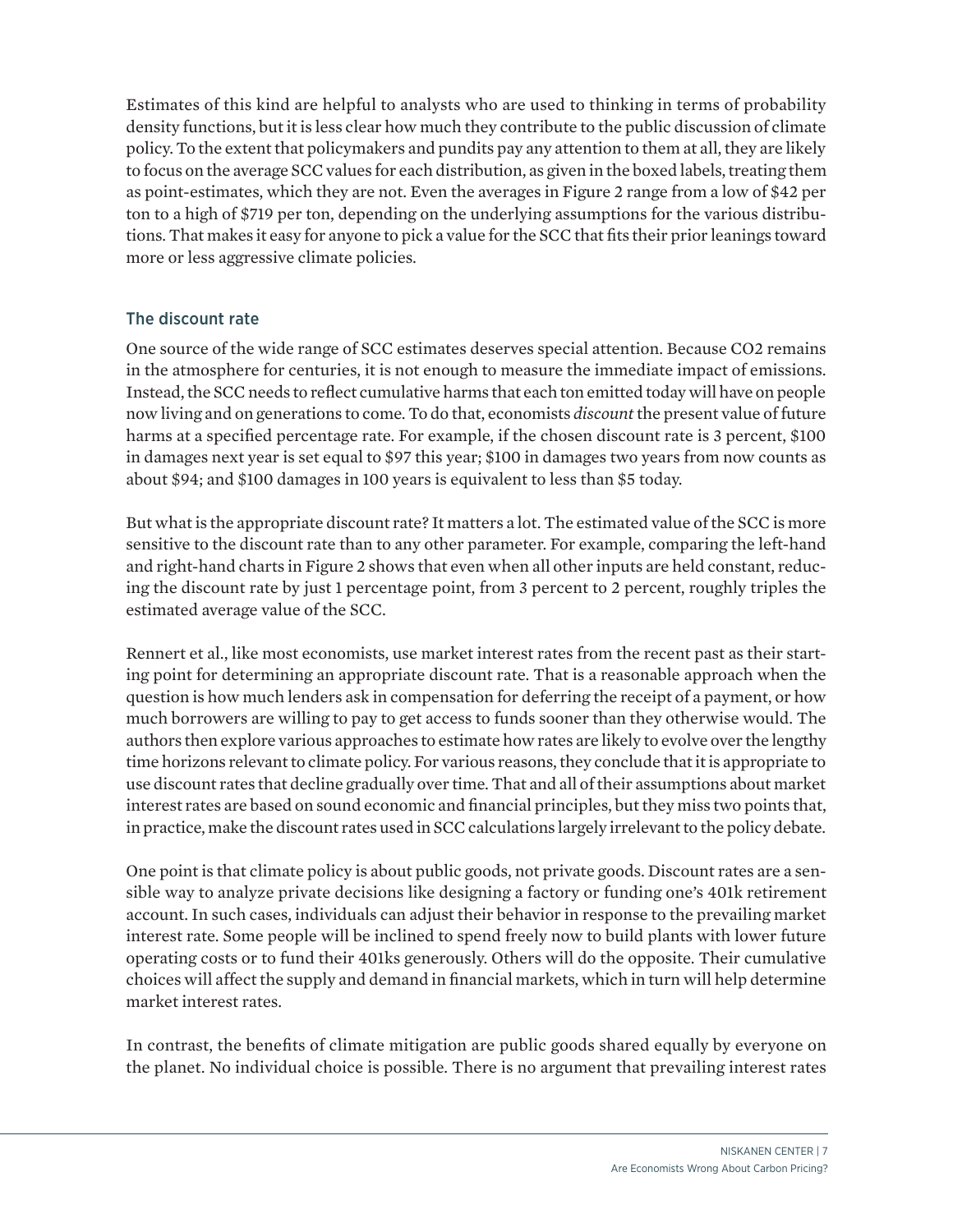<span id="page-9-0"></span>represent a market-mediated aggregation of individual views regarding the tradeoff between the present and the future, because there is no feedback from individual choices to market rates. Whatever discount rate is chosen by policy makers on the basis of prevailing market rates, it will be too short-sighted for some and too far-sighted for others.

The other point is that SCC calculations pay too much attention to market discount rates that are thought likely to prevail in the future. Future rates will, of course, be important to young workers in 2100, or whenever, who are then deciding how much to save for their own future retirements. But the relevant question for today's climate policy decisions is not what our descendants will think about their own then-relatively-near futures. What matters for formulating policy now is how much we in the present care about a future so distant that most of us will not live to see it.

Integrated assessment models are sometimes based on the behavior of a hypothetical rational individual with an unlimited lifespan, or the equivalent assumption that each generation values the welfare of the next equivalently to their own. In reality, however, that is not how we as humans think about the effects that decisions we take today will have on the balance between material wealth and environmental quality a century or more from now. When we do think about such things, we do not use the calculative part of our brains at all. Rather, we think emotionally, with perhaps some fuzzy influence from rationally articulated ethical principles.

#### Equity and risk weighting

The discount rate is not the only factor that makes it difficult to estimate of the social cost of carbon in a way that would allow truly objective policymaking. Risk weighting and equity weighting also pose problems.

The need for risk weighting arises because discussions of future climate trends are full of *tail risks* – the risks of unlikely but truly catastrophic climate effects. Gernot Wagner and Martin Weitzman give a good account of tail risks in their 2015 book *[Climate Shock.](https://gwagner.com/books/climate-shock/) <sup>11</sup>* Tail risks raise "unknown unknowns" – situations in which not only the outcomes, but even the probability distributions of those outcomes are poorly understood. Wagner and Weitzman argue that tail risks should play an important role in our decisions as to how aggressive our climate policies should be, but just how important remains a matter of opinion.

Equity weighting concerns the way in which we think about the harms of climate change and the benefits of mitigation as they affect particular individuals and nations. For example, it is often argued that a 0.1<sup>o</sup> increase in global temperatures will cause more harm to people living on a budget of \$2 a day than to those who have incomes of \$200 a day. The latter can afford to buy food even if drought makes it more expensive to grow or to install solar-powered air conditioning for their homes. The former cannot. It is further argued that the costs of climate mitigation should be borne disproportionately by more developed nations, not just because they are richer, but also because they are responsible for the past centuries of industrial emissions that are causing today's and tomorrow's suffering. It is easy to speak about equity in general, but when it comes to assigning

<sup>11.</sup> Gernot Wagner, Martin Weitzman, *[Climate Shock: The Economic Consequences of a Hotter Planet](https://gwagner.com/books/climate-shock/)* (Princeton UP, 2015).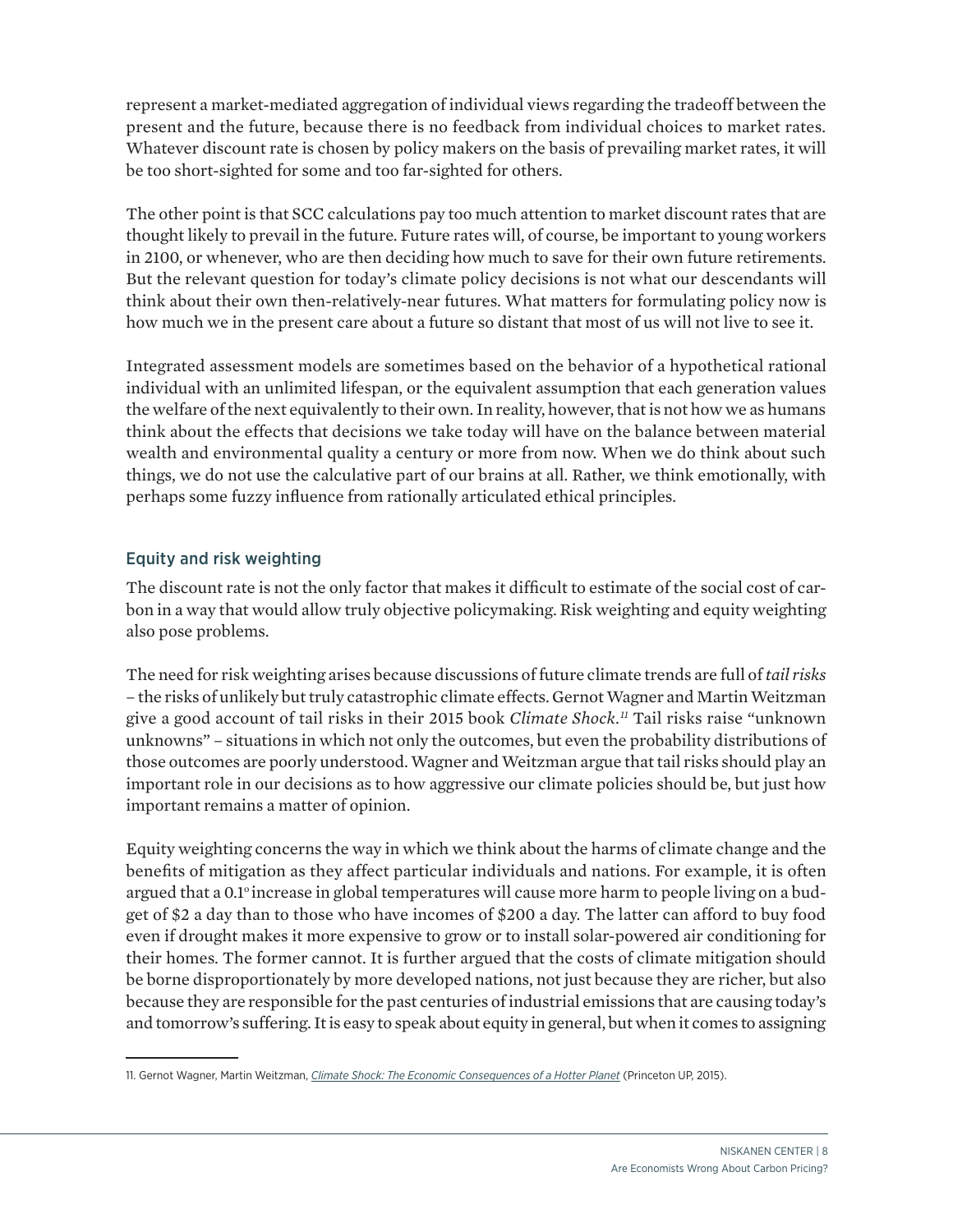<span id="page-10-0"></span>numerical weights to the costs and benefits of a given policy for a Pakistani farmer compared to the impact of the same policies on an American corporate executive, who can pretend to objectivity? Wagner, in a [2021 paper with several associates,](https://www.researchgate.net/publication/349471624_Eight_priorities_for_calculating_the_social_cost_of_carbon) argues vigorously that estimates of the SCC are incomplete without risk-weighting and equity-weighting.<sup>12</sup> Rennert et al. agree, in principle, but do not attempt the task themselves. In a recent paper, [Nicholas Stern, Joseph E. Stiglitz, and Char](http://www.nber.org/papers/w28472)[lotte Taylor](http://www.nber.org/papers/w28472) note that efforts to "improve" IAMs by incorporating inherently subjective factors like risk-weighting and equity-weighting tend to make the resulting SCC estimates less robust, in the sense that the plausible range of estimates becomes even wider than before.<sup>13</sup>

Taking all this into account, then, it is reasonable to conclude that differences about climate policy over distant time horizons cannot be fully reconciled through measurement and calculation, but only through politics. In some countries, people will reach those decisions democratically; in others at the whim of an authoritarian ruler; and in still others, by default, through failure to reach a consensus to do anything one way or other. The only thing that is certain is that when those decisions are made, no representatives of the distant future will be in the room to present their views.

## The target-consistent alternative

None of what has been said about the SCC means that carbon pricing itself should be abandoned as a central tool of carbon policy. Instead, what is needed is a different approach to pricing, one that begins with a politically determined target and works backward from there to develop practical policies for reaching it. Economists call that a *target-consistent* approach.

Without using the term, world leaders have already taken a target-consistent approach in the Paris Agreement. Its stated goal is "to limit global warming to well below 2, preferably to 1.5 degrees Celsius, compared to pre-industrial levels." There is a somewhat looser consensus that to achieve that goal, global greenhouse gas emissions should fall to net-zero by about 2050.

It is worth noting that despite this *de facto* acceptance, the target-consistent approach has its critics. For example, in a policy forum published in *Science*, [Joseph Aldy and three colleagues](https://www.science.org/doi/10.1126/science.abi7813) argue that it replaces scientific assessments of damages with subjective judgments, and that being political rather than scientific, it is fundamentally arbitrary. However, that objection misses a key point that is discussed at length by Stern, Stiglitz, and Taylor. They, and others who favor a target-consistent approach, point out that "scientific" estimates of the SCC derived from elaborate IAMs are themselves rife with subjective judgements, including but not limited to the choice of a discount rate and decisions regarding risk-weighting and equity weighting (including the subjective decision in some SCC estimates to leave those considerations out altogether). They favor an approach that begins with fundamentally political targets not because that is a better way to conduct policy, but because it is, in practice, the only possible way. Burying subjective judgements deep in the equations of an integrated assessment model yields only an illusion of scientific objectivity.

<sup>12.</sup> Gernot Wagner, David Anthoff, et al., ["Eight priorities for calculating the social cost of carbon,"](https://www.researchgate.net/publication/349471624_Eight_priorities_for_calculating_the_social_cost_of_carbon) *Springer Nature Limited* 590 (February 2021): 548-550.

<sup>13.</sup> Nicholas Stern, Joseph E. Stiglitz, and Charlotte Taylor, "The Economics of Immense Risk, Urgent Action and Radical Change: Towards [New Approaches to the Economics of Climate Change,"](https://www.nber.org/papers/w28472) National Bureau of Economic Research Working Paper 28472, rev. Feb. 2022.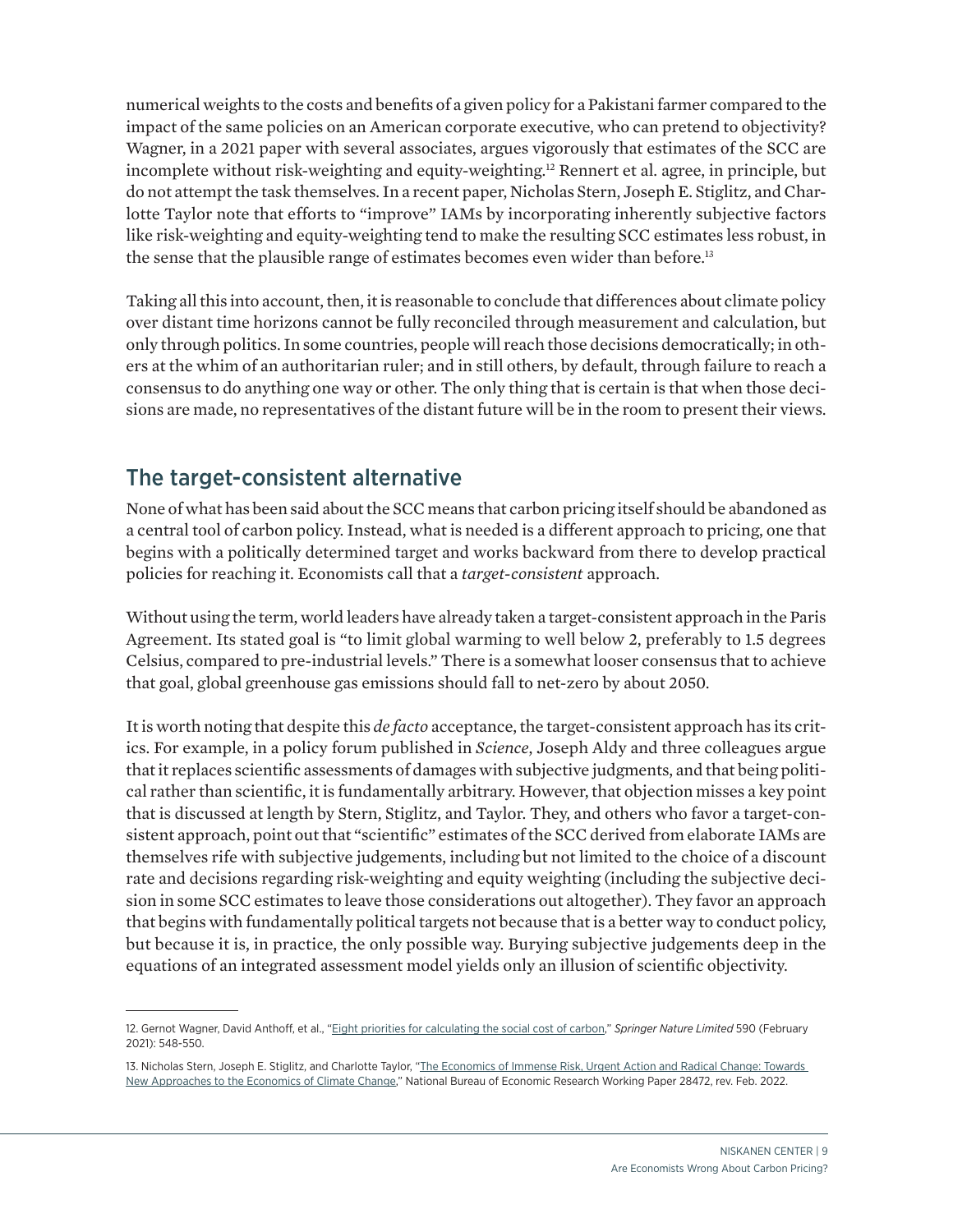#### <span id="page-11-0"></span>Deep decarbonization

To give some examples of how the target-consistent approach to climate policy could be implemented, it will be helpful to introduce yet another issue raised by critics of the Pigovian model. That model was originally developed to deal with pollution whose effects are limited in time and space, such as smoke from factory chimneys. It is reasonable to model the harm from such pollution as a function of the rate of emissions. In contrast, the critics point out, carbon dioxide persists in the atmosphere for centuries. The harm that it causes is thus a function not of the rate of emissions, but rather, of its accumulated atmospheric concentration.

Accordingly, the critics continue, setting an SCC-based price that permits any level of CO2 emissions indefinitely, even if it is much lower than today's, is inappropriate, since doing so would imply indefinite increase of the atmospheric concentration[. Anthony Patt and Johan Lilliestam](https://www.cell.com/joule/fulltext/S2542-4351(18)30567-1?_returnURL=https%3A%2F%2Flinkinghub.elsevier.com%2Fretrieve%2Fpii%2FS2542435118305671%3Fshowall%3Dtrue) express this in a vivid metaphor: "Carbon taxes stimulate a search for low-hanging fruit. That ceases to matter when we know we must eventually pick all of the apples on the tree."<sup>14</sup>

By "picking all the apples," they mean reducing emissions to net-zero – a goal known as *deep decarbonization.* Deep decarbonization requires a policy that, instead of targeting an optimal rate of emissions, focuses on a *carbon budget* – the total number of gigatons of CO2 that can still be emitted before atmospheric CO2 reaches a target concentration that corresponds to an acceptable change in global temperature.

The problem of deep decarbonization lends itself naturally to a target-consistent approach. A target for the maximum acceptable temperature would be selected politically, preferably on a global scale through some process like the Paris Agreement. Technical analysts would then translate that into a target pathway for emissions that was consistent with the temperature goal.

In an [earlier commentary,](https://www.niskanencenter.org/the-role-of-carbon-pricing-in-deep-decarbonization/) I described in detail how such an approach could be implemented using either carbon taxes or emissions-trading as the principal policy instrument.<sup>15</sup>

For the tax-based version, following a procedure outlined by [Noah Kaufman](https://www.nature.com/articles/s41558-020-0880-3) and co-authors, the first step would be to set a target date by which emissions would fall to net zero while keeping within the carbon budget.<sup>16</sup> From that, analysts would calculate a declining, target-consistent time-path, not necessarily linear, for emission rates. Next a, corresponding time-path would be developed for a rising tax rate per ton of CO2, based on estimates of elasticities, technological change, and other parameters. The results would be continuously monitored and the tax rates appropriately adjusted if emissions did not track the required time-path.

The emission-trading version of deep decarbonization would, at least conceptually, be much simpler. The only analytical step needed would be to translate the politically-determined temperature target into a carbon budget. Once the carbon budget was set, it would be broken into a fixed number of permits, each allowing the emission of, say, 1,000 tons of CO2 or equivalent. Those

<sup>14.</sup> Anthony Patt, Johan Lilliestam, "[The Case against Carbon Prices,"](https://www.cell.com/joule/fulltext/S2542-4351(18)30567-1?_returnURL=https%3A%2F%2Flinkinghub.elsevier.com%2Fretrieve%2Fpii%2FS2542435118305671%3Fshowall%3Dtrue) Joule 2, no. 12, (December 2018): 2494-2498.

<sup>15.</sup> Ed Dolan, ["The Role of Carbon Pricing in Deep Decarbonization,"](https://www.niskanencenter.org/the-role-of-carbon-pricing-in-deep-decarbonization/) Niskanen Center, August 26, 2021.

<sup>16.</sup> Noah Kaufman, Alexander R. Barron, etc., ["A near-term to net zero alternative to the social cost of carbon for setting carbon prices,"](https://www.nature.com/articles/s41558-020-0880-3) *Nature Climate Change* 10: 1010-1014, August 17, 2020.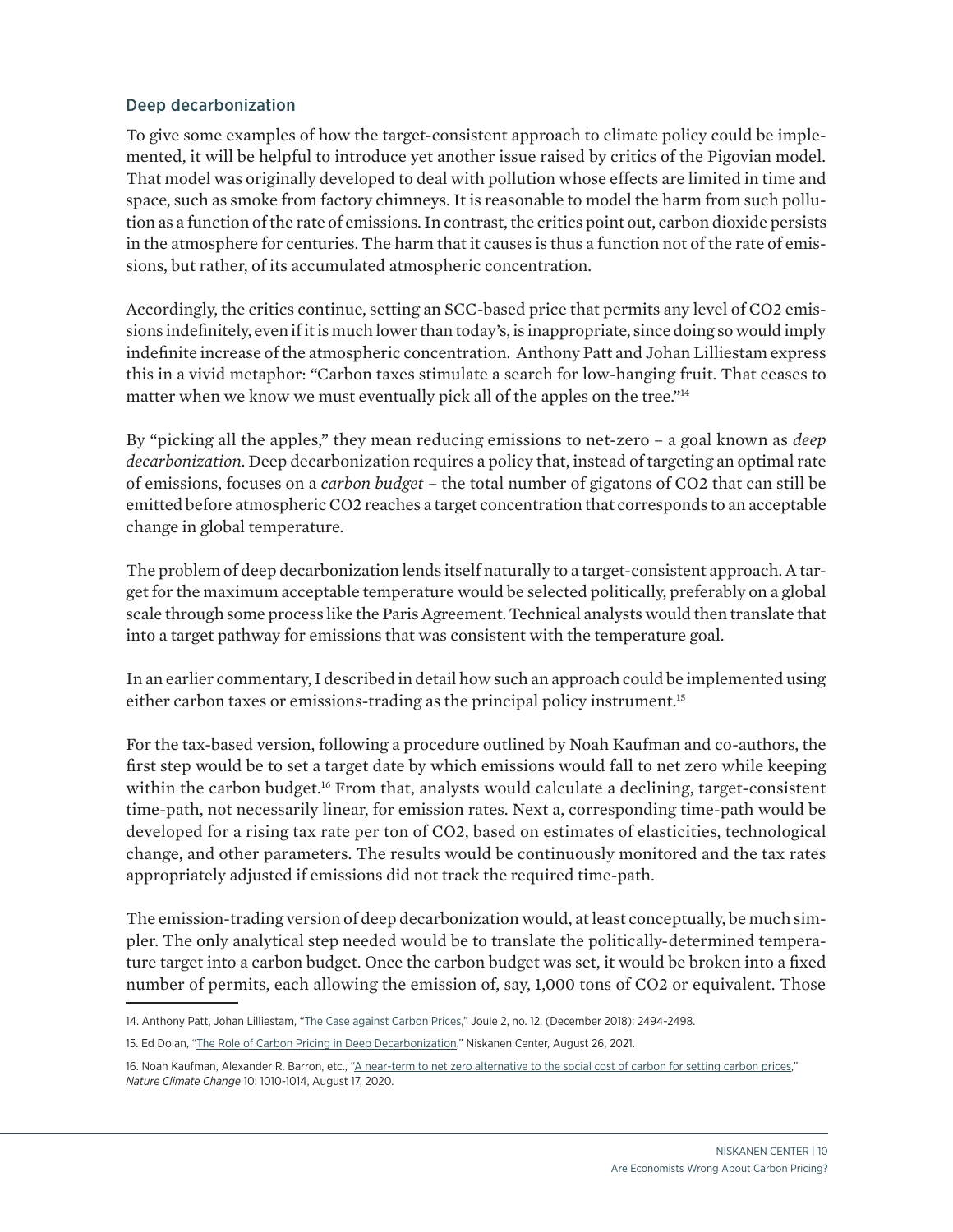<span id="page-12-0"></span>permits would then be distributed, by auction, grandfathering, equal allocation to all citizens, or some mixture of those procedures. Permits could be freely traded, and no more permits would ever be issued (except perhaps in recognition of documented direct-air capture of CO2). Once all the permits were used up, emissions would have to fall to net-zero. The price of permits over time would be entirely determined by market forces, with some parties buying permits to use immediately for profitable emission-intensive activities, and others buying them to hold unused in anticipation of future increases in permit prices.

In either variant, carbon pricing could be supplemented by administrative measures such as research subsidies or performance standards. The argument for a mixed strategy that includes both pricing and administrative measures is as strong when the target is deep decarbonization as when the target is a Pigovian optimal rate of emissions.

#### Where does that leave the SCC?

This section has argued that a negotiated, target-consistent approach to climate policy is more realistic than one that aims for an objectively optimal policy and begins with an estimate of the social cost of carbon. However, even under a target-consistent approach, the SCC still has a role to play.

For one thing, as Aldy et al. point out, there are many cases in which regulatory agencies feel they need to take costs and benefits into account. Estimates of the SCC, even if imperfect, make it possible for environmental regulations to meet the minimum legal standards for cost-benefit analysis.

Second, the IAMs used by climate economists generate detailed estimated ranges for future global temperatures, sea levels, population, economic growth, and other variables. Policy analysts, legislators, and voters can then combine that information with more subjective factors like discount rates, equity weights, and risk weights in negotiating appropriate temperature targets. Even if it is neither possible nor desirable for target selection to be fully objective and apolitical, it should be informed by the best available science, not based on wishful thinking or irrational fears.

In short, research devoted to the social cost of carbon is not a wasted effort, but neither can it provide a complete guide to climate policy.

## Political toxicity

The discussion of Pigovian optimization vs. a target-consistent approach to climate policy makes it clear than political considerations are inevitably central to climate policy. This section examines a related issue: the alleged "political toxicity" of carbon pricing. Opposition to carbon pricing, based on either core values, or political strategy, or both, has become widespread on the political left, where any form of carbon pricing is viewed as a ["dangerous political distraction](https://www.cell.com/joule/fulltext/S2542-4351(18)30567-1?_returnURL=https%3A%2F%2Flinkinghub.elsevier.com%2Fretrieve%2Fpii%2FS2542435118305671%3Fshowall%3Dtrue)."<sup>17</sup> Ideologically motivated opposition to carbon taxes and permit trading is also be found on the right, especially in [libertarian circles.](https://www.niskanencenter.org/whats-wrong-with-libertarian-environmentalism/) 18

<sup>17.</sup> Patt and Lilliestam, ["The Case against Carbon Prices.](https://www.cell.com/joule/fulltext/S2542-4351(18)30567-1?_returnURL=https%3A%2F%2Flinkinghub.elsevier.com%2Fretrieve%2Fpii%2FS2542435118305671%3Fshowall%3Dtrue)"

<sup>18.</sup> Ed Dolan, "[What's Wrong with Libertarian Environmentalism,](https://www.niskanencenter.org/whats-wrong-with-libertarian-environmentalism/)" Niskanen Center, November 10, 2020.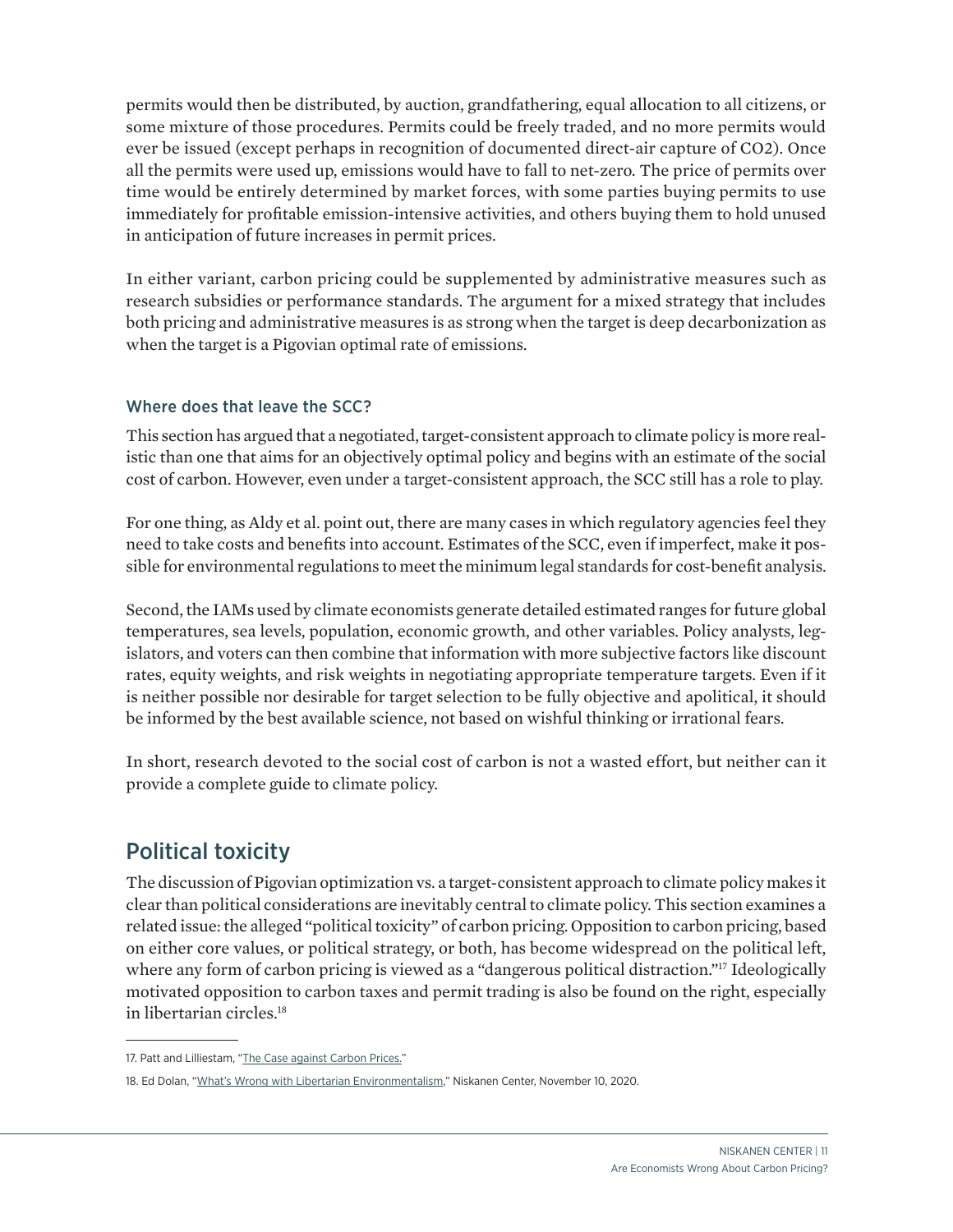Anyone who has worked on climate policy will agree that carbon taxes, cap-and-trade, and other forms of carbon pricing meet significant political opposition. But political resistance is not unique to carbon pricing. In reality, almost any climate policy with a potential for real impact, whether it involves pricing or not, encounters serious headwinds. The reason is simple: Every known strategy for mitigating or adapting to climate change has opportunity costs. Fiddling with the details of policy design can affect who bears those costs, but it can't make them go away. Whoever ends up bearing them is likely to resist.

Consider, for example, the views of carbon-price skeptic [Richard A. Rosen](https://www.ineteconomics.org/perspectives/blog/carbon-taxes-a-good-idea-but-can-they-be-effective), who argues that prices in the mainstream range of \$50 to \$100 a ton are likely to reduce emissions by no more than 10 percent.19 Instead, he thinks "taxes in the \$1,000 per ton range," which would surely be politically impossible, would be needed to squeeze out the last amounts of emissions. Rather than imposing carbon prices in that range, he recommends administrative measures such as portfolio standards for electric power, CAFE standards for vehicles, electric vehicle mandates, and stricter energy standards for buildings.

What do Rosen's estimates imply, if taken at face value? In what kind of world would a carbon price of \$100 have little effect on emissions, and even a price of \$500 have a disappointingly small effect? One possibility is a world in which abatement is in fact cheap, but in which corporate polluters are willing to leave good money on the table, preferring to pay a tax of \$500 per ton even though they could mitigate emissions for, say, \$200 or \$300 a ton. The other possibility is one where polluters prefer to pay a price or mitigate emissions, whichever costs less, but in which abatement is in fact very expensive.

It is hard to believe in the first world. In other contexts, corporations seem ready, at the drop of a hat, to move operations to tax havens if that will cut their tax burden even a little. They are seen as quick to offshore their operations to China, and then from China to Vietnam, to save a dollar or two an hour on wages. Why would they not display the same greedy pursuit of profit, and the same sharp-pencil operational planning, in deciding their emissions strategies? If they did, they would choose abatement over paying even a modest carbon price, if the costs of abatement were in fact low.

That leaves the second world: One in which a \$500 per ton carbon price has only a moderate effect on emissions because cutting emissions really does have high opportunity costs. Those costs could take many forms, reflecting a need for labor, capital, and materials, for purposes like electrifying cars, building transmission lines, or switching to low-emission substitutes for conventional concrete. Whatever the particulars, those costs would have to be covered, somehow. The choice of carbon prices vs. administrative measures like performance standards and subsidies only determine by whom.

But if the opportunity costs of carbon abatement are high, then someone or other is going to find them politically toxic, no matter how they are packaged. Consider, for example, a plan endorsed by [Roberts in 2020](https://www.vox.com/energy-and-environment/21252892/climate-change-democrats-joe-biden-renewable-energy-unions-environmental-justice) as something that could "unite the left."<sup>20</sup> That plan was built around the slogan

<sup>19.</sup> Richard A. Rosen, ["Carbon Taxes: A Good Idea But Can They Be Effective?](https://www.ineteconomics.org/perspectives/blog/carbon-taxes-a-good-idea-but-can-they-be-effective)" Institute for New Economic Thinking, June 28, 2021. 20. David Roberts, ["At last, a climate policy platform that can unite the left](https://www.vox.com/energy-and-environment/21252892/climate-change-democrats-joe-biden-renewable-energy-unions-environmental-justice)," Vox, July 9, 2020.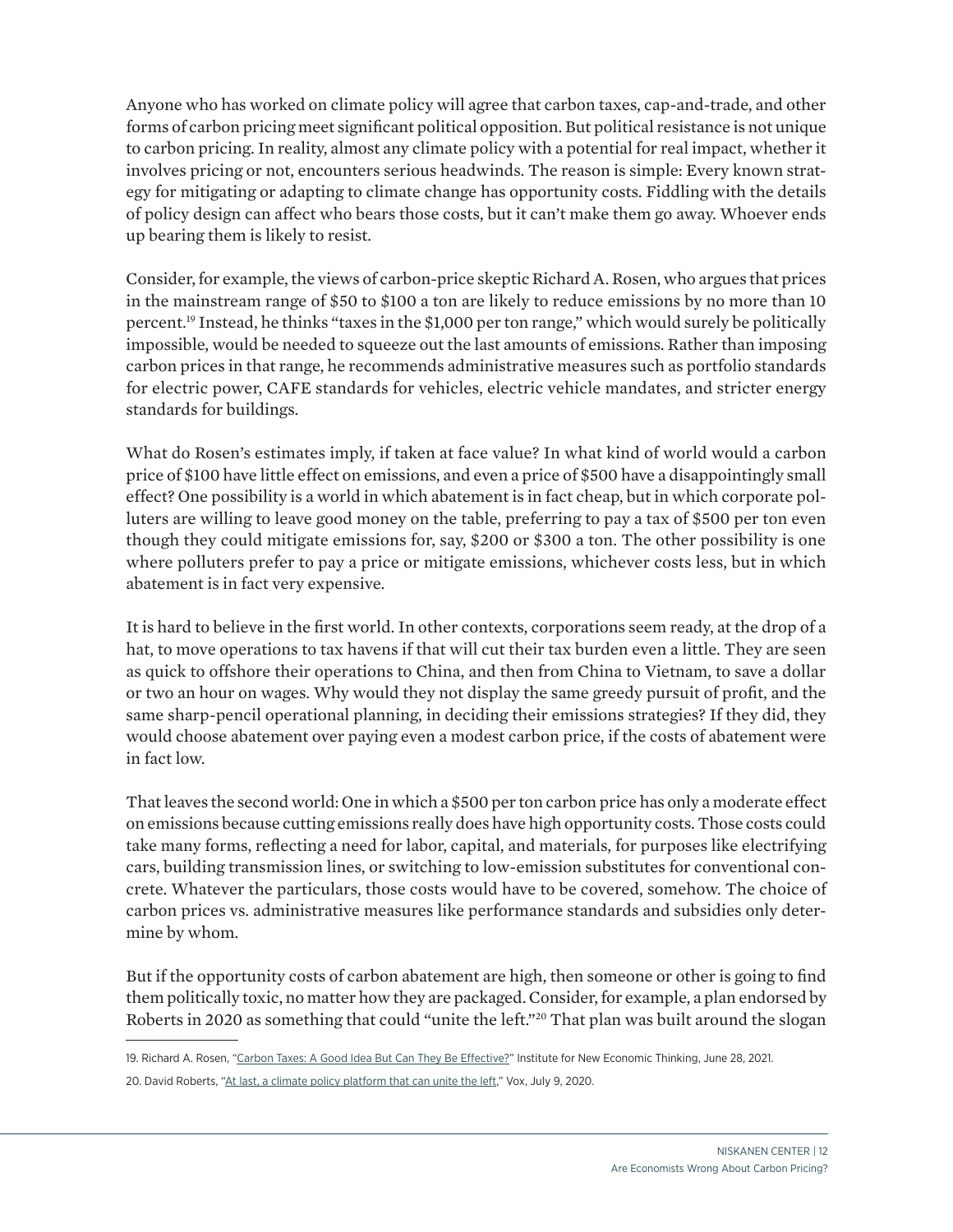<span id="page-14-0"></span>*SIJ*, for "standards, investment, and justice." Each part of such a plan would be costly. In Roberts' version, "standards" included a goal of 100 percent zero-emission vehicles by 2030. Could that goal be reached without raising the price of new cars? "Investments" included better transmission lines and more vehicle charging stations – great ideas, but with price tags in the billions and probable NIMBY opposition anywhere such facilities were built. "Justice" included union labor on all government-financed projects plus a rise in the minimum wage. Without saying anything against higher wages, it is still true that one person's higher wage is someone else's toxically high cost.

Even if the costs of SIJ didn't take the form of higher consumer gas prices and electric bills, they would have to come to earth somewhere. If SIJ took the form of mandates, that would raise costs for corporations, which would draw all the more opposition if they were blocked from passing them through to consumers. If it took the form of subsidies and direct public investment, the costs would be felt as higher taxes on personal incomes and corporate profits. How is it that if the costs of carbon prices are seen as politically toxic, the costs of SIJ are supposed to go unnoticed, not just by voters in general elections, but by the corporate lobbyists and high-income taxpayers who exercise a powerful influence over the actions of regulatory agencies and the votes of members of Congress – even Democratic members?

Yes, the political toxicity of climate policy is a real thing, but it is not limited to carbon pricing. It applies to all climate policy. Hiding costs under an SIJ formula isn't a way around that. The best hope of political success, if there is any at all, will be a plan that delivers the biggest return in emissions reduction for whatever cost it entails. The best way to do that would be with an "all of the above" strategy that includes a prominent place for carbon pricing.

## What can economists do to be useful?

This long essay has mostly been devoted to areas where climate economists have gone wrong. To wrap things up on a positive note, I would like to speak in my own voice as a member of the economics profession. Here are some ideas for what economists can do to be useful:

- Talk less about efficiency, and more about effectiveness as in how carbon pricing can help almost all other climate policies work more effectively.
- Talk less about optimal carbon pricing and the social cost of carbon, and more about targets, carbon budgets, and deep decarbonization.
- Talk about how carbon pricing and administrative measures can be complementary. Examples: Use performance standards to overcome behavioral resistance to more efficient refrigerators. Reform utility regulation to speed electrification of the economy. ([See here](https://www.niskanencenter.org/the-underappreciated-versatility-of-carbon-pricing/) for more examples.) $^{21}$
- Talk more about the importance of innovation and technological change. This is another place were carbon pricing and administrative measures can work in tandem, for example, in basic research, where it is hard for a single firm to capture the full benefits of new discoveries.

<sup>21.</sup> Ed Dolan, ["The Underappreciated Versatility of Carbon Pricing,](https://www.niskanencenter.org/the-underappreciated-versatility-of-carbon-pricing/)" Niskanen Center, October 4, 2021.